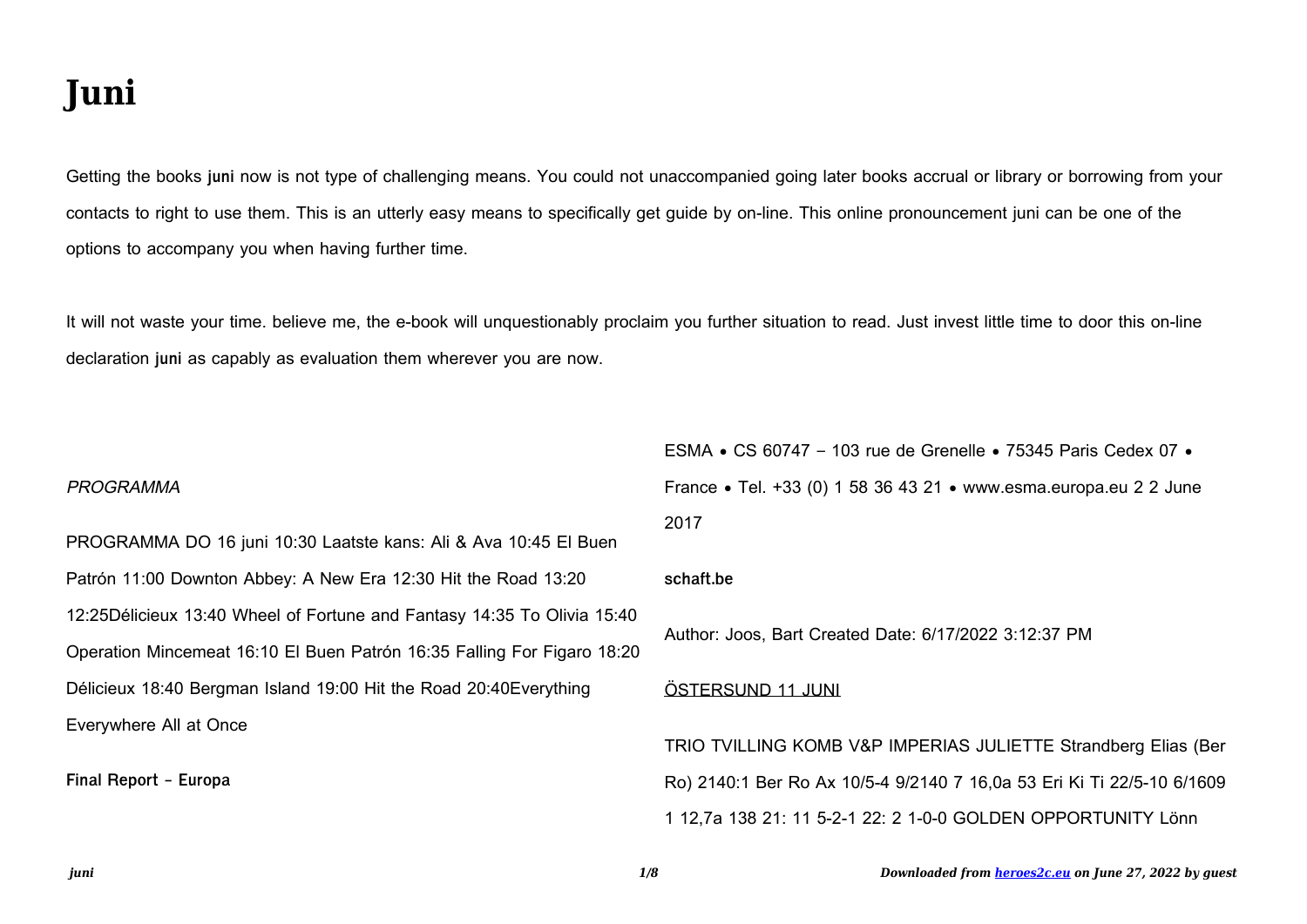Linus (Ols Li)2140:2 2 5s 12,5ak 284.100 And Tr F 8/11-9 6/2140 2 14,5a 33 And Tr S 27/11-8 1/2140 6 14,3 83

**NK-BK Rallycross - 12 juni 2022**

NK-BK Rallycross - 12 juni 2022 N.R.V. 12 June 2022 Result of Heat 2 SuperNationals MIN Eurocircuit - 1000 mtr. Pos Nbr Driver Car Race Time Points 1 2 3 4 5 6

**Country Guidance: Iraq - European Union Agency for Asylum**

The country guidance represents the common assessment of the situation in the country of origin by senior policy officials from EU Member States, in accordance with ent EU legislation and curr

# OFISI YA RAIS TAWALA ZA MIKOA NA SERIKALI ZA MITAA …

ORODHA WAAJILIWA WAPYA KADA YA ELIMU JUNI 2022, Page 1 of 125. 2022 Na. Jina la Muombaji Jinsi Mkoa Halmashauri Shule Namba ya Maombi Mwaka Kuhitimu Chuo Somo Alilochaguliwa Kiwango Cha Elimu Idara Elimu Maalum OFISI YA RAIS TAWALA ZA MIKOA NA SERIKALI ZA MITAA ORODHA WAAJILIWA WAPYA KADA YA ELIMU JUNI 2022 , 80 …

MCK750-B-ZH-EN.book Seite 1 Dienstag, 13. Juni 2017 11:31 11 …

MCK750 Scope of delivery EN 7 • Never immerse the device in water. • Do not operate the device when the lid is open. • Do not allow the connection cable to dangle (risk of stumbling). • Do not lay the connection cable over edges or corners. • Store all unattached parts of the kettle safely before starting your journey.

#### **ARTICLE 29 DATA PROTECTION WORKING PARTY**

5 Whereas contextual advertising2 and segmented advertising3 use 'snap shots' of what data subjects view or do on a particular web site or known characteristics of the users, behavioural advertising potentially gives advertisers a very detailed picture of a data subject's online life,

## Country Report: Italy

Glossary & List of Abbreviations Decree Law Regulatory act which provisionally enters into force but requires the enactment of a legislative act in order to have definitive force. This process is described as "implementation by law" (conversione in legge), and it is possible for the Decree Law to undergo amendments in the process of enactment of the law.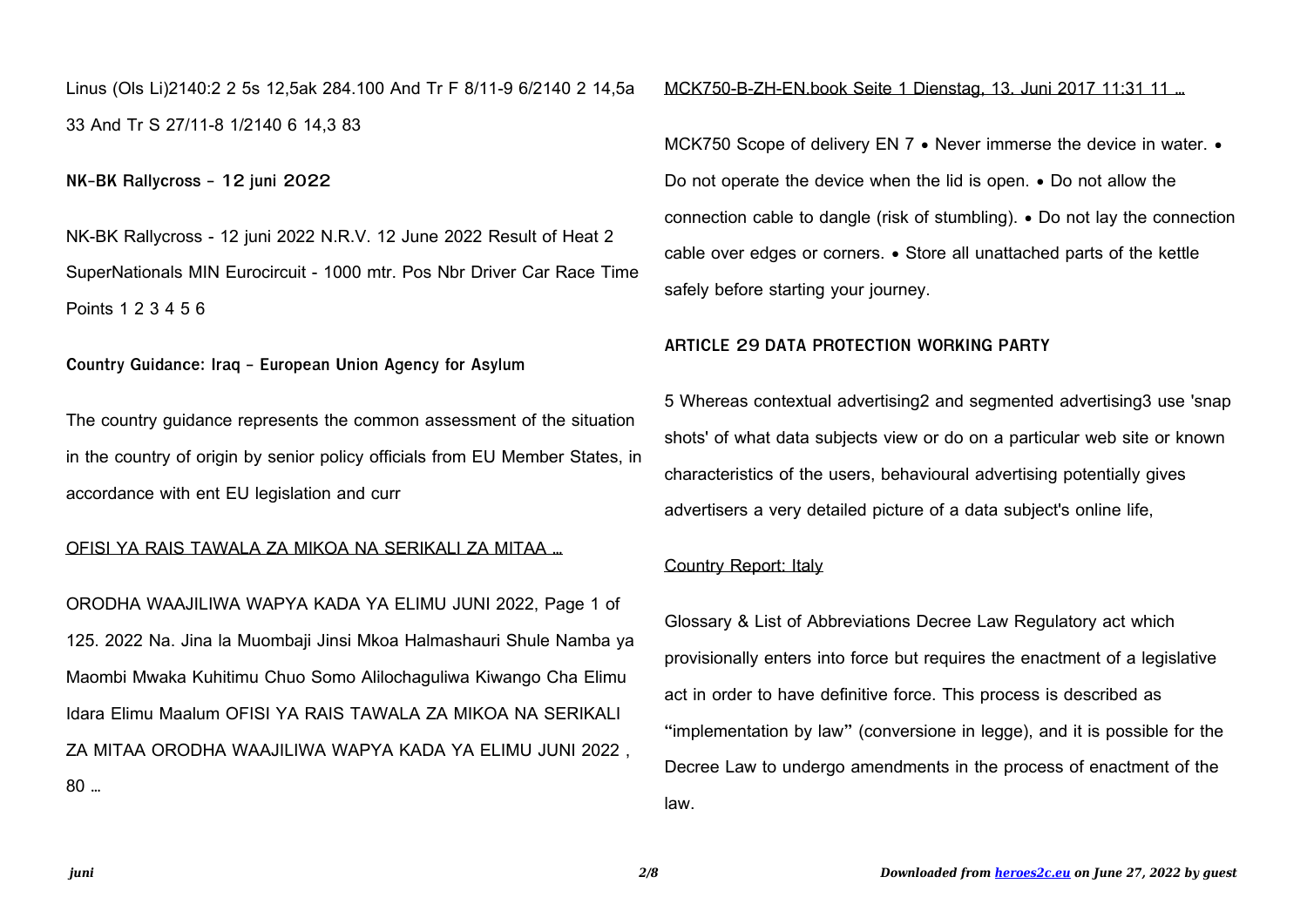## GLOBALIZATION: THEORETICAL PERSPECTIVES, IMPACTS AND …

FACTA UNIVERSITATIS Series: Economics and Organization Vol. 5, No 3, 2008, pp. 263 - 272 GLOBALIZATION: THEORETICAL PERSPECTIVES, IMPACTS AND INSTITUTIONAL RESPONSE OF THE ECONOMY UDC 005.44 Zoran Stefanovi $\Box$  Faculty of Economics, University of Niš, Trg kralja Aleksandra Ujedinitelja 11, Serbia

**June 2019 - Met Office**

June 2019 The averaging period used for the following assessment was 1981-2010. June started with a ridge of high pressure which brought warm dry sunny weather to much

## PISA 2018 Results - OECD

16 C 2019 -» -PISA 2018 Results (Volume I): What Students Know and Can Do Executive Summary • There were large differences between individual countries and economies in how their performance changed between 2015 and 2018. For example, mean performance in mathematics improved in 13 countries/economies (Albania, Iceland, Jordan, Latvia, Macao [China], …

This coordinated text was drawn up by the CSSF for information …

the law of 15 June 2004 relating to the Investment company in risk capital (SICAR), as amended; the law of 13 July 2005 on institutions for occupational retirement provision in the form of pension

#### **Juni 2022**

Derfor bliver aktivitetstilbuddet i juni og juli (uge 23 – uge 30) lidt anderledes end resten af året. Der vil mandage, onsdage og fredage være gymnastik for alle, som har lyst. Det er i gymnastiksalen eller måske går vi ud, hvis vejret er godt. Der vil være 2 terapeuter tilstede og det foregår i et niveau, hvor alle kan være med.

## NK-BK Rallycross - 12 juni 2022

NK-BK Rallycross - 12 juni 2022 N.R.V. 12 June 2022 Result of Heat 1 SuperNationals MIN Eurocircuit - 1000 mtr. Pos Nbr Driver Car Race Time Points 1 2 3 4 5 6

#### 2021-2022 Juni or FENB EVENT CALENDAR - Fencing NB

Dec. 9-12, 2021 December NA C Col umbus, O H DI V 1, Juni or, Cadet Dec. 11-12, 2021 Q uebec Yout h Ci rcui t #2 Longueui l , P Q U11, U13, U15, Cadet JANUARY Jan. 7-10, 2021 January NA C S an Jose, CA DI V 1, P ara, Juni or, Vet eran F E BRUARY F eb. 19, 2022 P rovi nci al Trai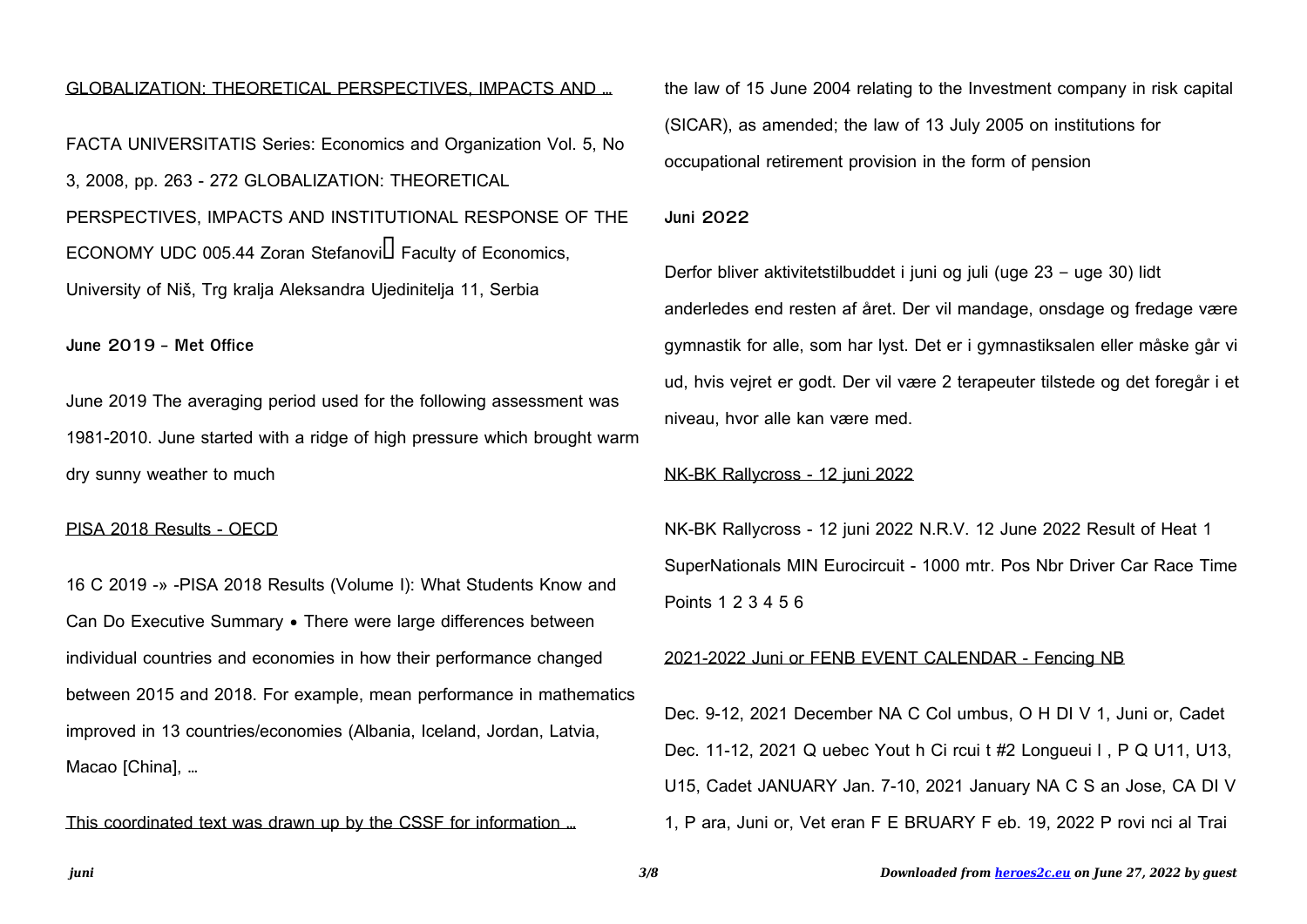## ni ng Camp (S abre)

# Country of origin information report Syria

Page 6 of 102 1 Political and security situation The conflict in Syria has lasted for more than ten years now. It began in March 2011 as a peaceful protest …

# JUNI SINGH - Paris School of Economics

JUNI SINGH Personal website PhD candidate, Paris School of Economics, France junisingh7@gmail.com (+33 640481671), Citizenship: American EDUCATION PhD in Economics, Paris School of Economics 2016 - 2020 Visiting student, Massachusetts Institute of Technology April- June 2019 Masters in Applied Policy and Economics, Paris School of Economics 2015

#### SOLVALLA OPEN STRETCH NEJ

SOLVALLA 22 JUNI TV-TIDER: Kl 19.00-22.00 V86 Direkt från Solvalla, TV12. ATG Live sänds i Com Hem på kanalplats 18, på atg.se och i din ATG-Butik. (Med reservation för ev. ändringar). Gratisprogram En eventuell Jackpot på V86 Solvalla onsdag 22 juni går till V86 på Vaggeryd onsdag 29 juni. SOLVALLA OPEN STRETCH NEJ VINKLAD STARTVINGE NEJ

**Mei-juni 2022 - Baila Bel Air**

Mei-juni 2022 2 MAANDAG 16 mei t/m 4 juli Studio 1 18-19u: Salsa beginners 3 (Nilo & Aniel) 19-20u: Salsa intermediate 1 (Nilo & Aniel) 20-21u: Salsa intermediate 2 (Nilo & Aniel) Studio 2 Studio 2 18-19u: Salsa beginners 2 (Steve & Angela) 19-20u: Salsa beginners 1 (Steve & Angela)

#### **Standardkarte OG Juni 2022 englisch - kuffler.de**

vegan & vegetarian stewed sweet potatoes in olive oil and sea salt ratatouille, pesto and fresh watercress  $\Box$  19,50 vegan lentils curry coconut milk, sweet potatoes spinach, rice  $\Box$  21,00 risotto of bavarian rice wild broccoli, pine seeds, parmesan cheese  $\Box$  19,50 fish grilled fillet of trouts black garlic cream, mashed potatoes wild broccoli, lemon sauce

**Consumer trends accelerated by the COVID-19 pandemic are …**

3 | PwC's June 2021 Global Consumer Insights Pulse Survey Consumers' shift to digital has accelerated dramatically. They are buying more groceries online, Gen …

**Psychology of Men & Masculinity**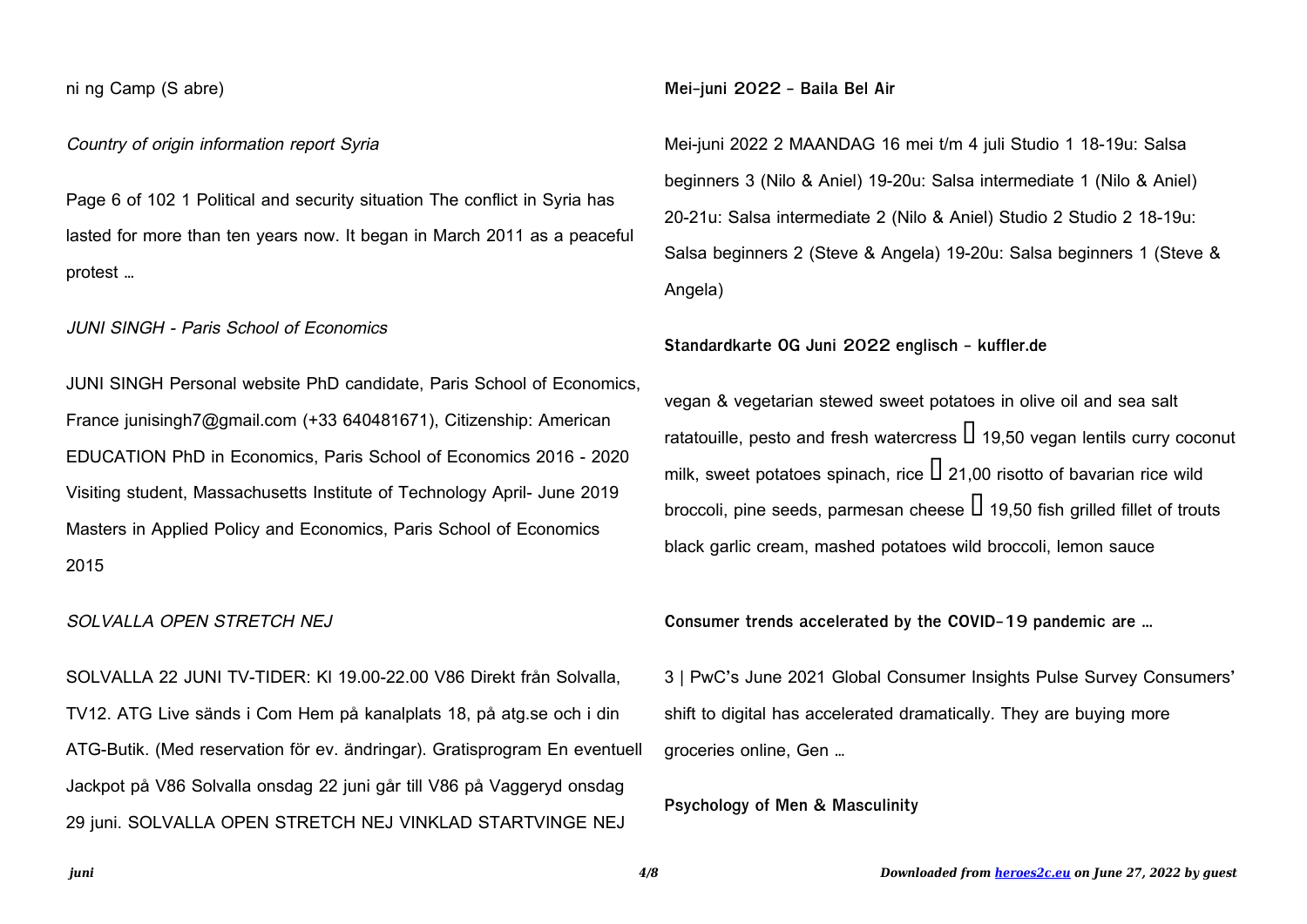(Brannon & Juni, 1984), and the Attitudes Toward Masculinity Transcendence Scale (Moreland & Van Tuinen, 1978). 2 These were the Conformity to Masculine Norms Inventory (Mahalik et al., 2003) and the Multicultural Masculinity Ideology Scale (Doss & Hopkins, 1998). 3 These were the Male Attitude Norms Inventory (Luyt & Foster, 2001)

# **TIP OF THE ICEBERG**

4 TIP OF THE ICEBERG Religious Extremist Funders against Human Rights for Sexuality and Reproductive Health in Europe 2009 – 2018 5 Preface 6 List of abbreviations 7 Executive summary 8 Introduction 9 Methodology 11 Part I: Tip of the Iceberg: Anti-gender actors in Europe

## Recommendations 01/2020 on measures that supplement transfer …

Adopted 3 Executive summary The EU General Data Protection Regulation (GDPR) was adopted to serve a dual-purpose: facilitating the free flow of personal data within the European Union, while preserving the fundamental rights and

# Klimaplan for en grøn affaldssektor og cirkulær økonomi

16. juni 2020 . 2 Formål Der er med bred opbakning i Folketinget sat et meget ambitiøst mål om at reducere de nationale drivhusgasudledninger med 70 pct. i 2030 i forhold til 1990. Regeringen (Social-demokratiet), Venstre, Radikale Venstre, Socialistisk Folkeparti, Enhedslisten, Det Konservative Folkeparti, Liberal Alliance og Alternativet er enige om, at affaldssektoren skal …

#### **SALINAN**

Penghasilan yang berlaku untuk tanggal 22 Juni 2022 sampai dengan 28 Juni 2022; Mengingat : 1. Undang-Undang Nomor 7 Tahun 1983 tentang Pajak Penghasilan (Lembaran Negara Republik Indonesia Tahun 1983 Nomor 50, Tambahan Lembaran Negara Republik Indonesia Nomor 3263) sebagaimana telah beberapa kali diubah terakhir dengan Undang-Undang Nomor 7 Tahun

# **Manajemen Pemberian Pakan Ayam Broiler di Desa Tanjung …**

Jurnal Peternakan Sriwijaya Vol. 6, No. 1, Juni 2017, pp.37-43 ISSN 2303 – 1093 37 Manajemen Pemberian Pakan Ayam Broiler di Desa Tanjung Pinang Kecamatan Tanjung Batu Kabupaten Ogan Ilir Feeding Management of Broiler Chicken in Tanjung Pinang Village, Tanjung Batu Subdistrict, Ogan Ilir Regency M. L. Sari\* & M. Romadhon

## **21June FINAL PRESS RELEASE WPP17 - United Nations**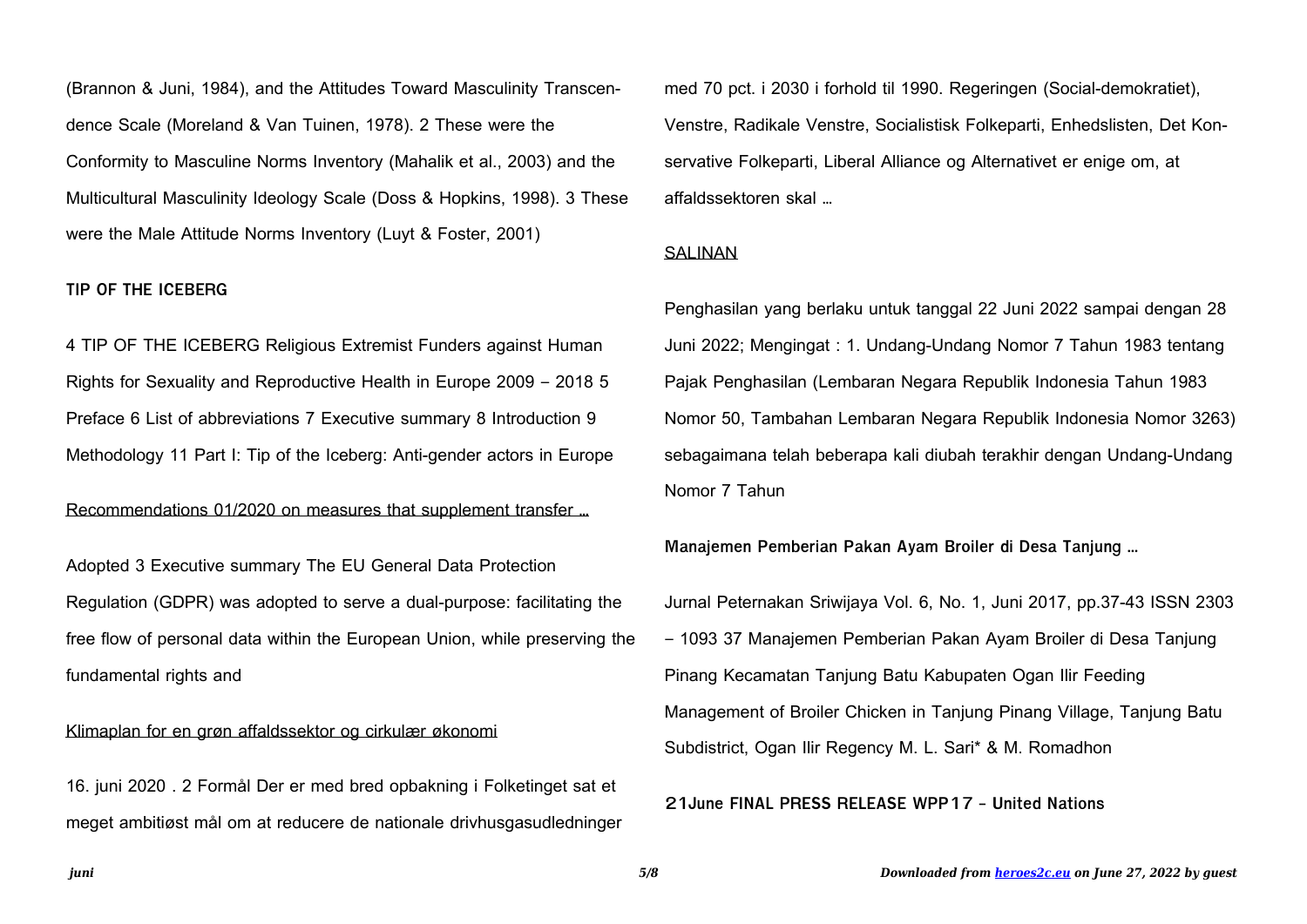United Nations Department of Public Information 405 East 42 nd Street, New York, NY 10017 | E: dpicampaigns@un.org PRESS RELEASE World population projected to reach 9.8 billion in 2050, and 11.2 ...

, 20 Juni 2022

Bengkulu Selatan, 20 Juni 2022 Guru Thamrin Efendy . Author: www.websiteedukasi.com Keywords: File By Websiteedukasi.com Created Date: 6/21/2022 6:02:45 AM ...

Stundenzettel Juni 2022 - Arbeitszeiterfassung

Firma: Name: Stundenzettel Juni 2022 vom 01.06.2022 bis 30.06.2022 Tag Datum Beginn Ende Pause Arbeitszeit (abzgl.

# Hans Knot International Radio Report May-June 2020

This year Radio Minerva exists 40 years and coming Saturday there is a special broadcast from the former lightship the West-Hinder 3. It would be nice if that was a regular feature.

## stocklist / Bestandsliste Juni 2022

POLYPED specialized in unusual invertebrates since 1991 stocklist / Bestandsliste Juni 2022 orders only by @ email: subfusca@gmx.net  $\Box$  +49 157 7172 9143 Versand / Abholung in Köln nach Vereinbarung möglich nächste Aktualisierung 28.juni 2022 / alte Listen verlieren ihre Gültigkeit, Preise in Uuro, solange der Vorrat reicht Bestellung bitte per email, Infos zum …

**M2: IHI The National Board of Health and Welfare 20 juni 2022 final**

Sweden calls for increased national and coordinated efforts to support patient safety • Approximately 1 in 10 patients experience avoidable harm every year • For 50 000 patients these events cause prolonged hospitalization •Between 2 000 and 2 …

#### Dantoto Kalender JUNI 2022 vers E

'\$72 '\$\* 7 ' %\$1(%\$1(15 63 / 675(\$0 1\* .\$1\$/-81 mxq oº .2892/\$ )5\$1.5 \* mxq oº %2'(1 '8% 9 9 9 69(5 \*

# Juni Learning Terms of Use

 $11/05/2021$  · Juni Learning web app, which may be accessed via the web or on your mobile device, is the main hub for users to access and use the Service, and allows users to schedule classes, see an overview of current and future coursework, assemble and publish projects, interact via Juni Clubs and many more features in the future. ...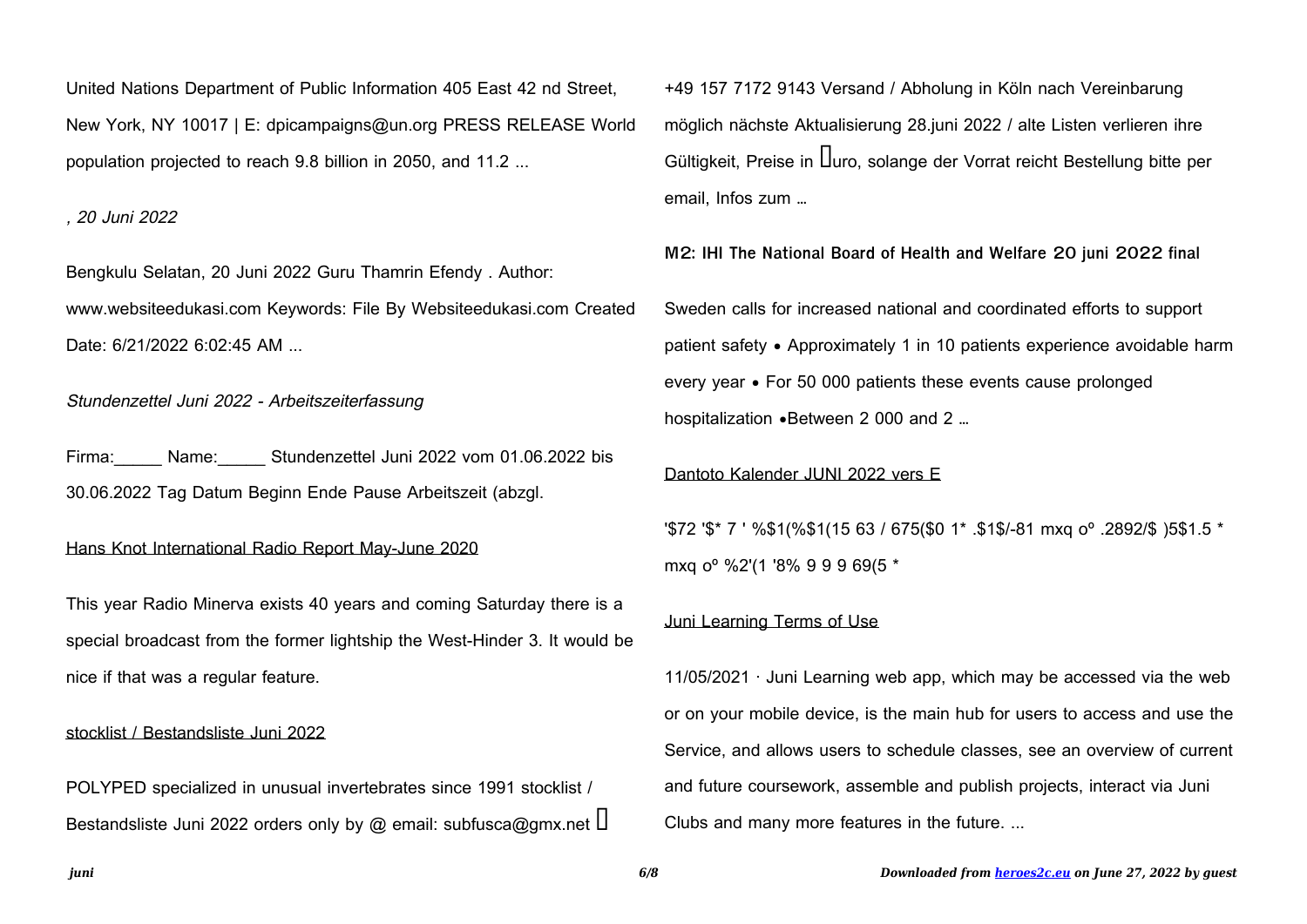# Intanwijaya Juni 21

30 Juni 2021 (Tidak Diaudit) Dan 31 Desember 2020 (Diaudit) (Dinyatakan dalam Rupiah, kecuali dinyatakan lain) Catatan atas laporan keuangan konsolidasian terlampir merupakan bagian yang tidak terpisahkan dari laporan keuangan secara keseluruhan 1 Catatan 30 Juni 2021 31 Desember 2020 ASET ASET LANCAR Kas dan setara kas 2.d, 4, 30 92.344.159.016 …

### **THE DOLDER GRAND**

THE DOLDER GRAND . Author: Andrea.Laube Created Date: 6/5/2022 1:58:38 PM

# **DIRECTIVE (EU) 2016/ 943 OF THE EUROPEAN PARLIAMENT AND …**

of know-how and business infor mation, whether as a complement or as an alternative to intellectual proper ty r ights, trade secrets allow creators and innovators to der ive profit from their creation or innovation and,

**www.kbo-astenheusden.nl**

Created Date: 6/7/2022 2:21:09 PM

#231 "Greas-em" Dry Graphite Lubricant

©2022 Kadee ® uality Products Co. Tel: 541-826-3883 FAX:

541-826-4013 www.kadee.com e-mail: mail@kadee.com WARNING: Cancer and Reproductive Harm - www.p65warnings.ca.gov WARNING: CHOKING HAZARD - Small Parts - Not for children under 14 years. CNW, DRGW, MKT, MP, SP, SSW, UP, & WP marks are made under trademark license from Union Paci˜c …

#### BUKU STATISTIK PEGAWAI NEGERI SIPIL JUNI 2020

Dari gambar diatas, dapat dilihat per 30 Juni 2020 persentase jumlah PNS yang bekerja di Instansi Pusat sebesar 22,97% sementara itu persentase jumlah PNS yabg bekerja di Instansi Daerah sebesar 77.03%. Persentase ini cenderung tidak berubah dari tahun ke tahun walaupun tetap menunjukkan adanya trend peningkatan persentase jumlah PNS Instansi

#### Web 13 juni

...

MENY UBU UBU MENY Finnes med kalkon! Hoagie Rolls Cauli Lower – 140 Ubu Old Fashioned Friterad blomkål, raw slaw med lime, rättika, morot & koriander Ransom Chicken – 165 Confiterade kycklinglår, ramslökspesto,